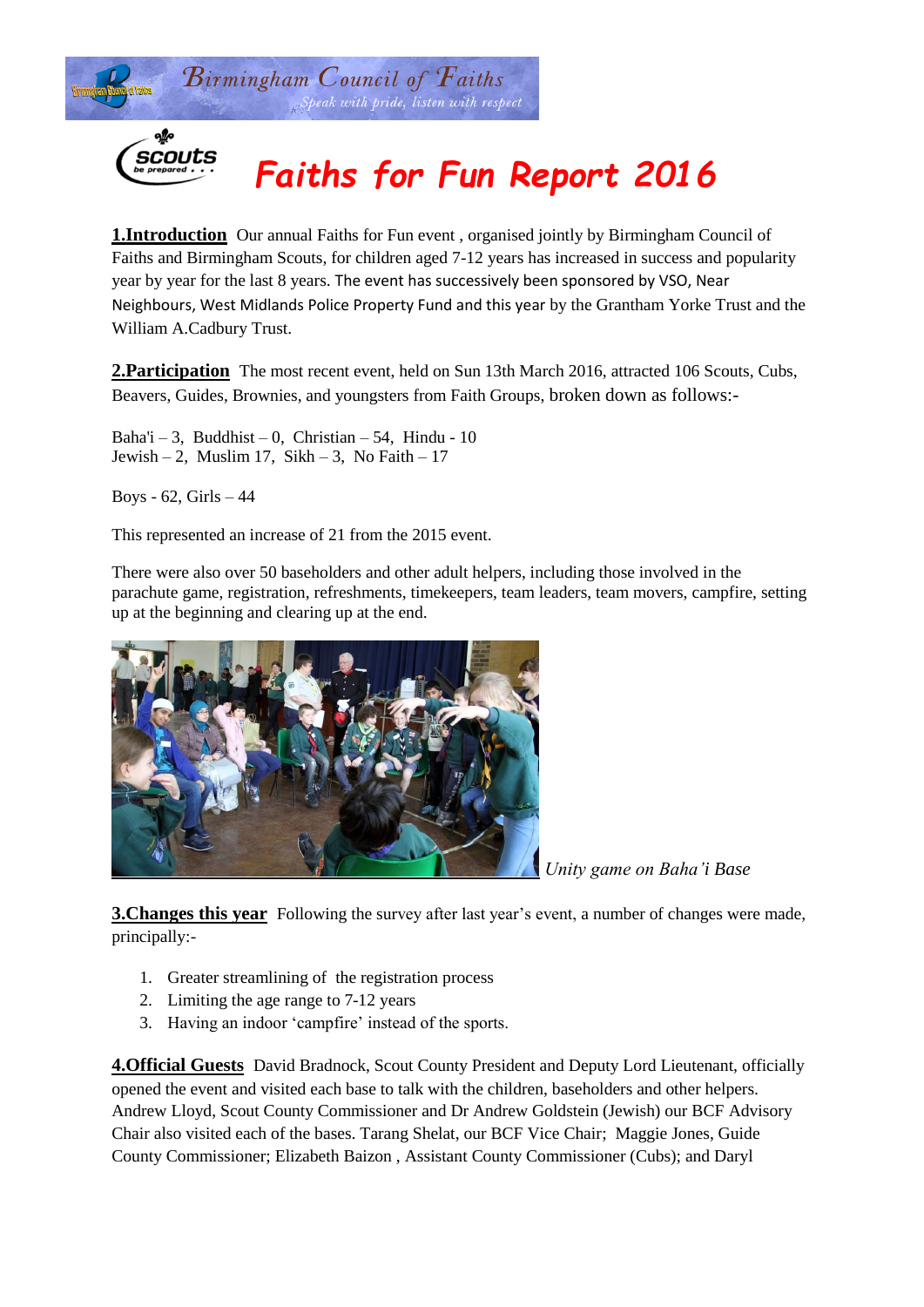Holloway, Chair of the County Scout Faiths and Beliefs Committee, took an active part in running the event.

Mike Tye again took photos , which appeared in the Birchfield Bugle and a recording was made for the Muslim TV channel. Details were also sent to the media office at Gilwell and the (national) Interfaith Network.

The video of a previous year's event can be viewed on You Tube, which can be accessed at: <https://www.youtube.com/watch?v=RyfiNu7X68U>



*Treasures & Temptations on Christian Base*

**5. Activities** After the ever popular parachute game, which the youngsters join as they register, and the official opening, the youngsters were each allocated to a multifaith team, hosted by an adult leader, who helped the team to gel, guided them between the bases and assisted with getting them involved in the activities, which included:-

| Hindu – Yoga & Holi (festival of colour), | $Sikh - music & chords$            |
|-------------------------------------------|------------------------------------|
| Christian – Treasures & Temptations,      | Baha'I – Unity games $\&$ songs    |
| Buddhist – different types of meditation  | Muslim – Inventions $&$ Traditions |
|                                           |                                    |

Jewish – Synagogue craft activity

Halfway through the afternoon, the youngsters relax with their friends during the refreshment break, and the event is concluded with an indoor 'campfire' and the award of certificates.



Music & Chords on Sikh Base